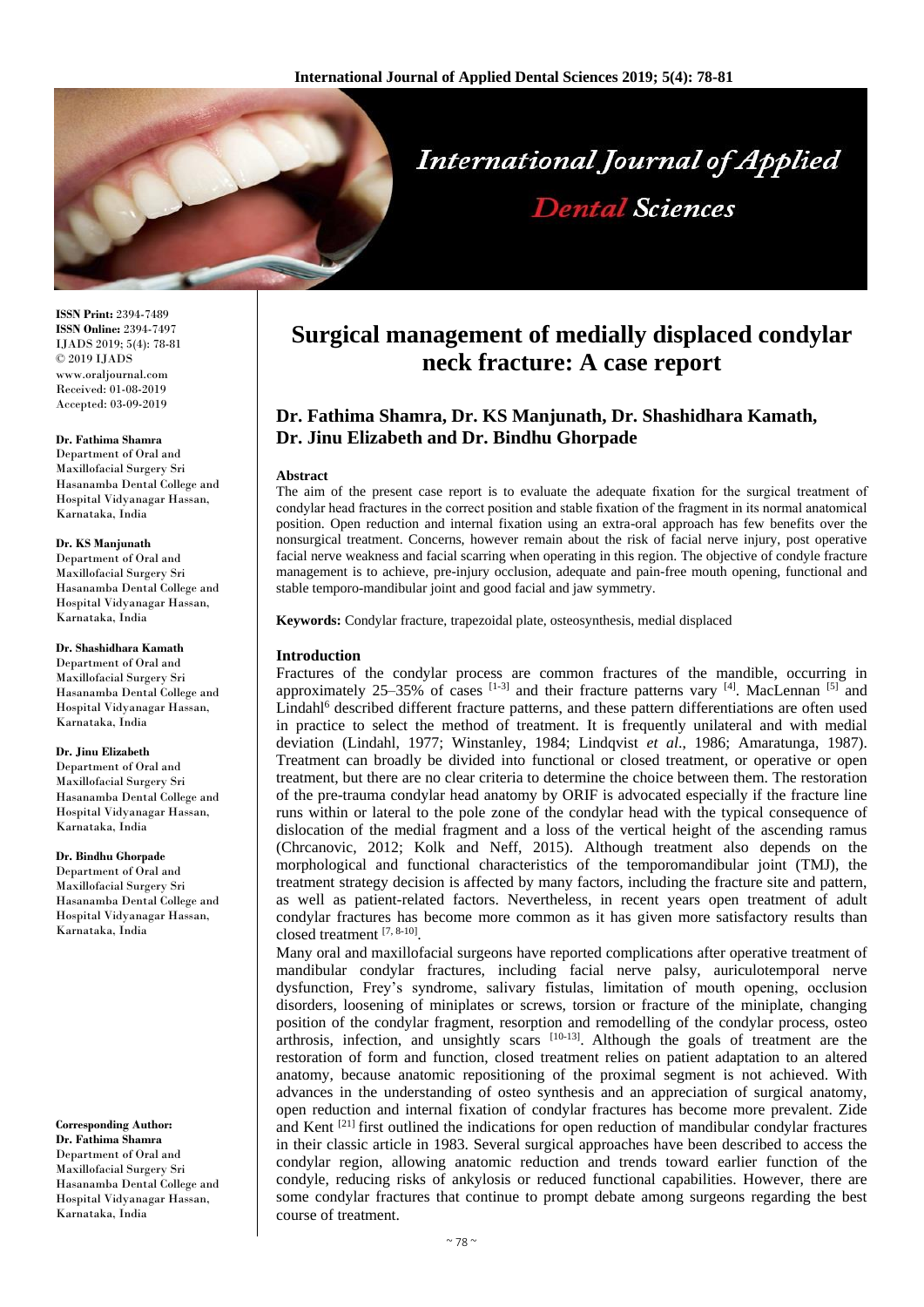Regardless of the management, the starting point is a thorough understanding of the regional anatomy and the biomechanics of the fractured condyle. Numerous osteosynthesis devices are available for management of condylar fracture, in this case trapezoidal plate was used to fix the fracture and evaluated the clinical outcomes for internal fixation of mandibular condylar fractures in adults. The controversy prevails as how to best manage high condylar neck fractures however surgical management of these fractures has proven to yield a better outcome attributed to advancement in technology leading to the development of indigenous osteosynthesis devices and the enhancement of surgical techniques due to a better understanding of the surgical anatomy. To access the condylar region various approaches can be used, e.g., the transoral approach or different extraoral approaches such as the preauricular, submandibular, retromandibular, transparotid and retroauricular.

# **2. Materials and methods**

# **2.1 Case report**

A male patient aged 37 years reported to our department of oral and maxillofacial surgery with the chief complain of limited mouth opening. Signs and symptoms included tenderness over the pre-auricular area and limited mouth opening. Deviation of the mandibular midline was noted, ipsilateral premature occlusion, with a contralateral open bite, owing to the loss of vertical height. Deviation to the affected side on opening is seen because of the interruption of the action of the lateral pterygoid muscle which suggested of Unilateral condylar fractures. A pre-operative orthopantogram was taken to confirm the condylar neck fracture (fig 5). Under general anaesthesia, pre-auricular incision about 15 mm in length was made on the right side. Blunt dissection was performed through the masseter muscle just below the zygomatic arch, and the condylar process was exposed. Fracture was achieved by using a mosquito (Halstead) forceps, and the condylar fragment was deviated in the medial direction. Care was taken not to damage the articular surfaces. The left TMJ was used as a control. The medial condylar head fragments were typically dislocated in an antero-caudo-medial position along the vector pull of the lateral pterygoid muscle. Reduction of the medial condylar fragment was accomplished using elevators under maximal muscle relaxation. Because of limited space, it was difficult to adapt and fix 2 miniplates so the osteosynthesis plates such as the trapezoidal plates was used which serve as an alternative to the conventional miniplate technique which was developed specially for treatment of fractures associated with mandibular condyle (fig6). The time required for adaptation of the trapezoidal plates & ease of adaptation was significantly lower than that required for the two miniplates. The trapezoidal plates are better in terms of handling characteristics, such as ease of adaptation and time required for adaptation as only one plate and four screws are required. Postoperative clinical follow-up was done till 6 months. All kinds of complications such as wound infection, wound dehiscence, malocclusion, screw or plate loosening, plate fracture, saliva fistula, facial nerve weakness and palsy were recorded.



**Fig 1:** Marking of pre auricular incision



**Fig 2:** reflection done and fractured segment exposed.



**Fig 3:** Fixation done using trapezoidal plate



**Fig 4:** suturing done using 3-0 vicryl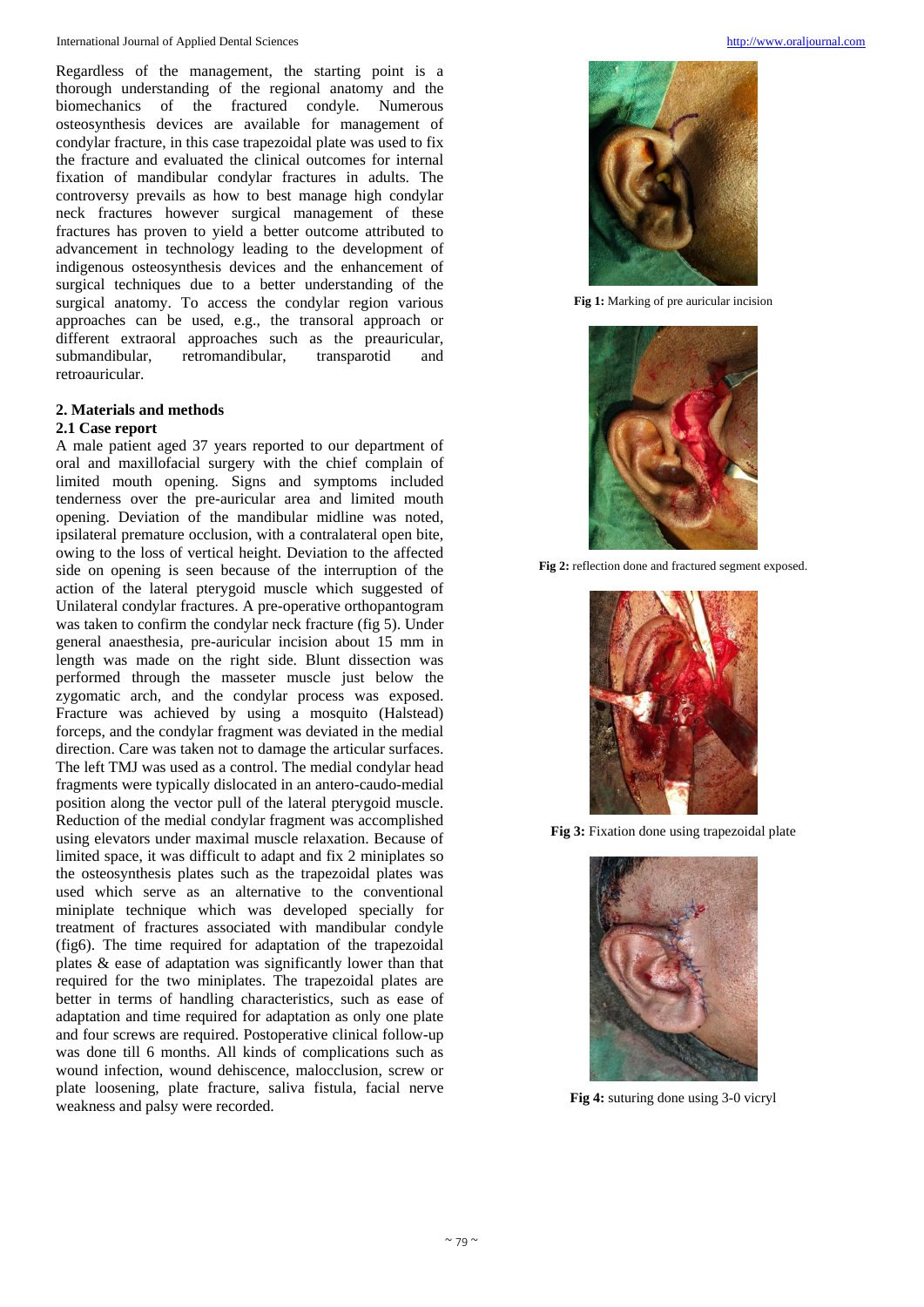

**Fig 5:** Pre-operative OPG



**Fig 6:** Post-operative OPG

# **3. Results & Discussion**

Different techniques of ORIF for the treatment of mandibular condylar head fractures have been reported such as microplates, miniplates, lagscrews, resorbable pins and smallfragment screws. Treatment methods for fractures of the condylar process can broadly be divided into open reduction or closed treatment. The first factor in determining the treatment strategy is the position of the fracture line. For low fractures of the condylar base or neck, the authors actively perform open reduction and fixation. However, intracapsular fractures are basically treated with closed treatment, because in case of open treatment, rigid fixation is difficult, postoperative scarring of the tissue occurs around the condyle, including the articular capsule, and joint movement may be impaired <sup>[9]</sup>. Closed treatment also offers the prospect of sufficient osseous healing [10]. Another important determining factor is the fracture type. For extracapsular fractures, open reduction and fixation should be considered for patients with deviation, displacement, and dislocation according to the MacLennan classification.<sup>5-7</sup> Patients with particularly large displacement with the fractured end of the ramus and those with deviation and dislocation or displacement and dislocation, should preferably undergo proactive reduction, because there is a risk of poor healing and postoperative functional impairment. Al-Kayat and Bramley studied the distance of the facial nerve from the anterior margin of the bony auditory meatus and found that it lies at an average distance of 20 mm anteriorly, but may vary from 8 to 35 mm. For this reason the preauricular approach to the TMJ involves placing the incision in a skin crease near the tragus, or in an endaural fashion. When dissection is carried down through the superficial temporal fascia in a posterior plane along the initial incision, the tissue can be safely retracted anteriorly along with the facial nerve, with the knowledge that the surgeon is now operating in a plane deep to it.

# **4. Conclusion**

Ultimately, the patient and the type of the fracture determine the course of treatment. A thorough understanding of the anatomy of the condylar region is paramount for maxillofacial surgeons. Understanding this, along with the biomechanics of the injury, helps to guide the surgeons in therapy.

# **References**

- 1. Marciani RD, Hendler BH, Trauma Fonseca RJ. editor. Oral and maxillofacial surgery, St. Louis: W.B. Saunders; 2009; 2:171-4.
- 2. Ellis III E, Moos KF, el-Attar A. Ten years of mandibular fractures: an analysis of 2,137 cases. Oral Surg Oral Med Oral Pathol. 1985; 59:120-9.
- 3. Haug RH, Prather J, Indresano A. An epi- demiologic survey of facial fractures and concomitant injuries. J Oral Maxillofac Surg. 1990; 48:926-32.
- 4. Silvennoinen U, Iizuka T, Lindqvist C, Oikarinen K. Different patterns of condylar fractures: an analysis of 382 patients in a 3-year period. J Oral Maxillofac Surg. 1992; 50:1032-7.
- 5. MacLennan WD. Consideration of 180 cases of typical fractures of the mandibular con-dylar process. Br J Plast Surg. 1952; 5:122-8.
- 6. Lindahl L. Condylar fractures of the mandi-ble. I. Classification and relation to age, occlusion, and concomitant injuries of teeth and teeth-supporting structures, and frac-tures of the mandibular body. Int J Oral Surg. 1977; 6:12-21.
- 7. Schneider M, Erasmus F, Gerlach KL *et al*. Open reduction and internal fixation versus closed treatment and mandibulomaxillary fixation of fractures of the mandibular condylar process: a randomized, prospective, multicenter study with special evaluation of fracture level. J Oral Maxillofac Surg. 2008; 66:2537-44.
- 8. Gerbino G, Boffano P, Tosco P *et al*. Long-term clinical and radiological outcomes for the surgical treatment of mandibular condylar fractures. J Oral Maxillofac Surg. 2009; 67:1009-14.
- 9. Derfoufi L, Delaval C, Goudot P *et al*. Complications of condylar fracture osteosynthesis. J Craniofac Surg. 2011; 22:1448-51.
- 10. Hammer B, Schier P, Prein J. Osteosynthesis of condylar neck fractures: a review of 30 patients. Br J Oral Maxillofac Surg. 1997; 35:288-91.
- 11. Ellis III E, McFadden D, Simon P *et al*. Surgical complications with open treatment of mandibular condylar process fractures. J Oral Maxillofac Surg 2000; 58:950-8.
- 12. Zide MF, Kent JN. Indications for open reduction of mandibular condyle fractures. J Oral Maxillofac Surg. 1983; 41:89e98.
- 13. Al-Kayat A, Bramley P. A modified pre auricular approach to the temporomandibular joint and malar arch. Br J Oral Surg. 1979; 17:91e103.
- 14. Ellis III E, McFadden D, Simon P, Throck-morton G. Surgical complications with open treatment of mandibular condylar process fractures. J Oral Maxillofac Surg. 2000; 58:950-8.
- 15. Lund K. Mandibular growth and remodelling processes after condylar fracture. A longitu-dinal roentgencephalometric study. Acta Odontol Scand Suppl. 1974; 32:3-117.
- 16. Manisali M, Amin M, Aghabeigi B, Newman L. Retromandibular approach to the mandib- ular condyle: a clinical and cadaveric study. Int J Oral Maxillofac Surg. 2003; 32:253-6.
- 17. Narayanan V, Kannan R, Sreekumar K. Retromandibular approach for reduction and fixation of mandibular condylar fractures: a clinical experience. Int J Oral Maxillofac Surg. 2009; 38:835-9.
- 18. Biglioli F, Colletti G. Transmasseter ap-proach to